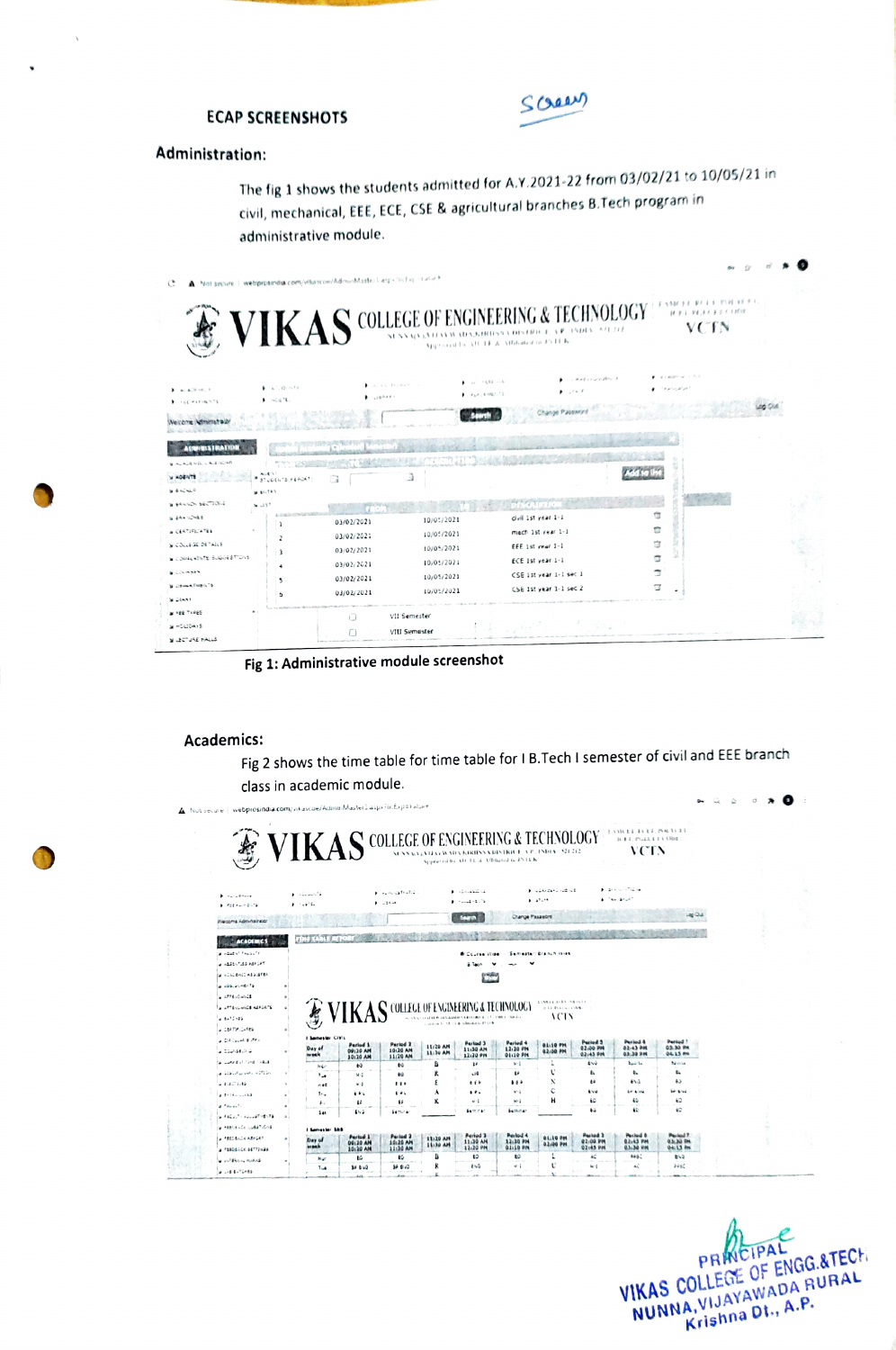### **Accounts:**

Fig 3 shows the fee collected under different heads in accounts module.

| е |                                                  |                         |                  | A Not secure   webprosindia.com/vikascox/Administrations.aspective useFalse# | Approved by ATCTF & Attituded to JSTEEK | VIKAS COLLEGE OF ENGINEERING & TECHNOLOGY |            | ۰.<br><b>EASKET, ECFT, POLYCEL</b><br><b>ICET, PGLCKTCODE</b><br><b>VCTN</b> |
|---|--------------------------------------------------|-------------------------|------------------|------------------------------------------------------------------------------|-----------------------------------------|-------------------------------------------|------------|------------------------------------------------------------------------------|
|   | <b>B</b> ACADEMICS<br><b>&gt; FEE FALLIMENTS</b> | 1.411111<br>$+ 14.2676$ |                  | <b>A ACANDISTANTION</b><br>1074487                                           | AGREERO 10<br><b>B</b> PLACENTRITS      | CONTRESPONDENCE<br>$9.67 - 50$            | 14.1980047 | F: EXHAUSTINTIONS                                                            |
|   | Welcome Administrato<br>di al-Albara             |                         |                  |                                                                              | <b>Reatth</b>                           | Change Password                           |            |                                                                              |
|   | <b>ACCOUNTS</b><br><b>WALTERMAN LETTER</b>       | <b>HEAD TYPES</b>       | <b>CALL CARD</b> |                                                                              |                                         |                                           |            |                                                                              |
|   | W RAISE ACCOUNTS                                 |                         |                  |                                                                              |                                         |                                           |            |                                                                              |
|   | Is bally Thans Shaw                              |                         |                  |                                                                              |                                         |                                           |            |                                                                              |
|   | WASHINGTONG.                                     |                         |                  | Accommodation (Jun)                                                          | <b><i>Havenue</i></b>                   |                                           |            | bewohn Juri                                                                  |
|   | a cars nit spann.                                |                         | $\overline{ }$   | Attendance Fine                                                              | Revenue                                 |                                           |            | <b>Not Allowed</b>                                                           |
|   | MUATE-JUA                                        |                         |                  | <b>BOOKS Fee</b>                                                             | Revenue                                 |                                           |            | Not allowed                                                                  |
|   | al starbuck                                      |                         |                  | Exam Fee                                                                     | Kevenue                                 |                                           |            | Not Allowed                                                                  |
|   | WE-FENDY URES                                    |                         |                  | Late Fee                                                                     | Revenue                                 |                                           |            | <b>Rut Allowed</b>                                                           |
|   | <b>WEATHING ITURES AEFORT</b>                    |                         |                  | Library                                                                      | Revenue                                 |                                           |            | Not Allowed                                                                  |
|   | WIFEE APPUND                                     |                         |                  | Refund                                                                       | Experiditure                            | 255                                       |            | Not allowed                                                                  |
|   | <b>MINE4DE</b>                                   |                         |                  |                                                                              | $\Omega$<br>Revenue                     | $\overline{\phantom{a}}$                  |            | Not Allowed                                                                  |
|   | MI PAOPIT - LOSE                                 |                         |                  | Special Fee                                                                  | Revenue                                 | z                                         |            | Not allowed                                                                  |
|   | SI FELLIPTS                                      |                         | 10               | Transport<br><b>Tuition Fee</b>                                              | Revenue                                 | 10                                        |            | Not Allowed                                                                  |

Fig 3: Accounts Module Screenshot

#### **Admissions:**

Fig 4 shows the admission details of AVULA SAI SRIJA bearing roll no. : 17 NQ1A0101.



Fig 4: Admission registers screenshot

#### **Examinations:**

Fig 6 shows the no. of students admitted in A.Y 2019-20 in examinations module